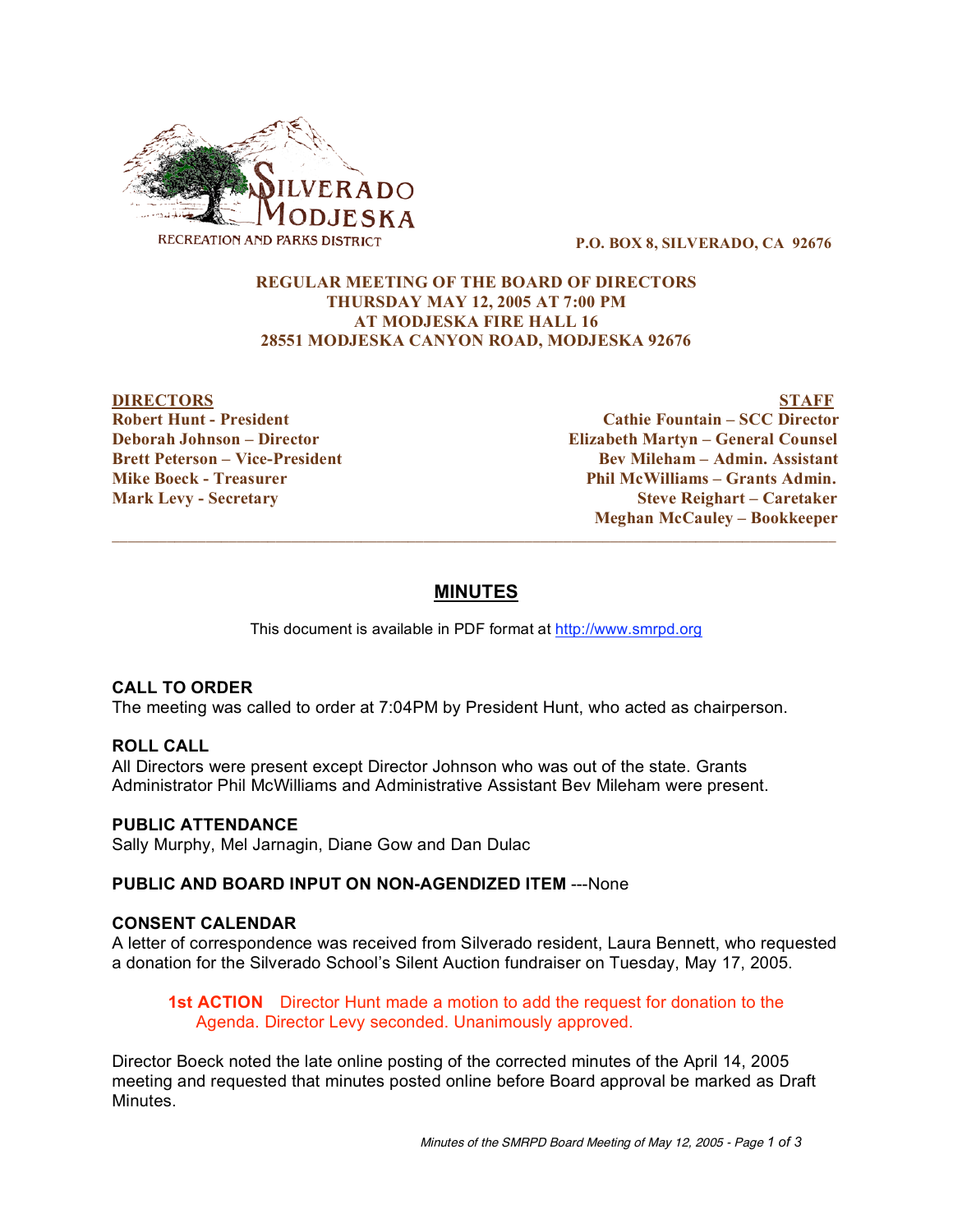## **2nd ACTION** Director Levy made a motion to approve the Consent Calendar and the Minutes of April 28, 2005. Director Peterson seconded. Unanimously approved.

## **COMMITTEES**

Renovation Project site plan was discussed. Bruce Newell and Phil McWilliams were present at the meeting to discuss the latest. Site plan drawings for the building Renovation Project were given to the Board to review.

Bruce Newell said projects were assigned to a Plan Checker. He planned to meet with a building official on Monday. He expressed some concern about the Modjeska ceiling that had been a part of the renovation plans. The cost has become an issue and he's wondering if they should continue the ceiling removal plans. Of greater concern is an indication from county plan check that certain of the planned renovations to the Modjeska Community Center will result in a requirement to bring the entire facility up to current code, which would be prohibitively expensive.

Things are looking good with the Silverado Building plans. Bruce Newell is getting the Specs ready to go out for bid. Discussed the mandated handicap portion of the contruction budget and what's needed for this.

## **SILVERADO CHILDREN'S CENTER**

A list of conditions for divestment or transfer of the Silverado Children's Center was presented to the Board for discussion and approval. Comments were offered by Directors and by Sally Murphy on behalf of the Parent Group. The Draft will be sent back to General Counsel for revisions to be made for another submission to the Board at the next Regular Meeting. Target date by the Parent Group for takeover was stated to be September, depending on how the 501c3 process goes.

#### **TREASURER'S REPORT**

**3rd ACTION** Director Boeck made a motion to approve payment of transmittal 05-05A for \$100.00 total for Directors compensation for the Regular Board Meeting of April 28, 2004 to: Director Boeck \$50.00 Director Levy \$50.00

Director Levy seconded. Unanimously approved.

**4th ACTION** Director Boeck made a motion to approve payment of transmittal 05-05B for \$18,214.99 total to:

Steve Reighart \$5,033.84 Invoice #2012 and 2013, Construction Contract and Reimbursement

Phil McWilliams \$71.54 Reimbursement, Smart & Final (Grants Mgr.)

Ware Disposal \$195.34 Invoice #55101025 and 55101024

Beverly Mileham \$1,305.00 Invoice Period 2-7-05 to 5-5-05 ( Admin. Asst.)

Hdl Coren & Cone \$2,500.00 Inv # 0009877-IN, Property Tax Audit

SCWD (Water) \$518.00 Acct. # 10001600, 10059600, 10059300, 4-29-05 K.J. Snyder & Associates \$505.00 Inv 4700 and 4726

Katzmaier Newell Kehr, \$8,086.27 Inv. #107105-6740 and #107105-6726 (Architect) Director Peterson seconded. Unanimously approved.